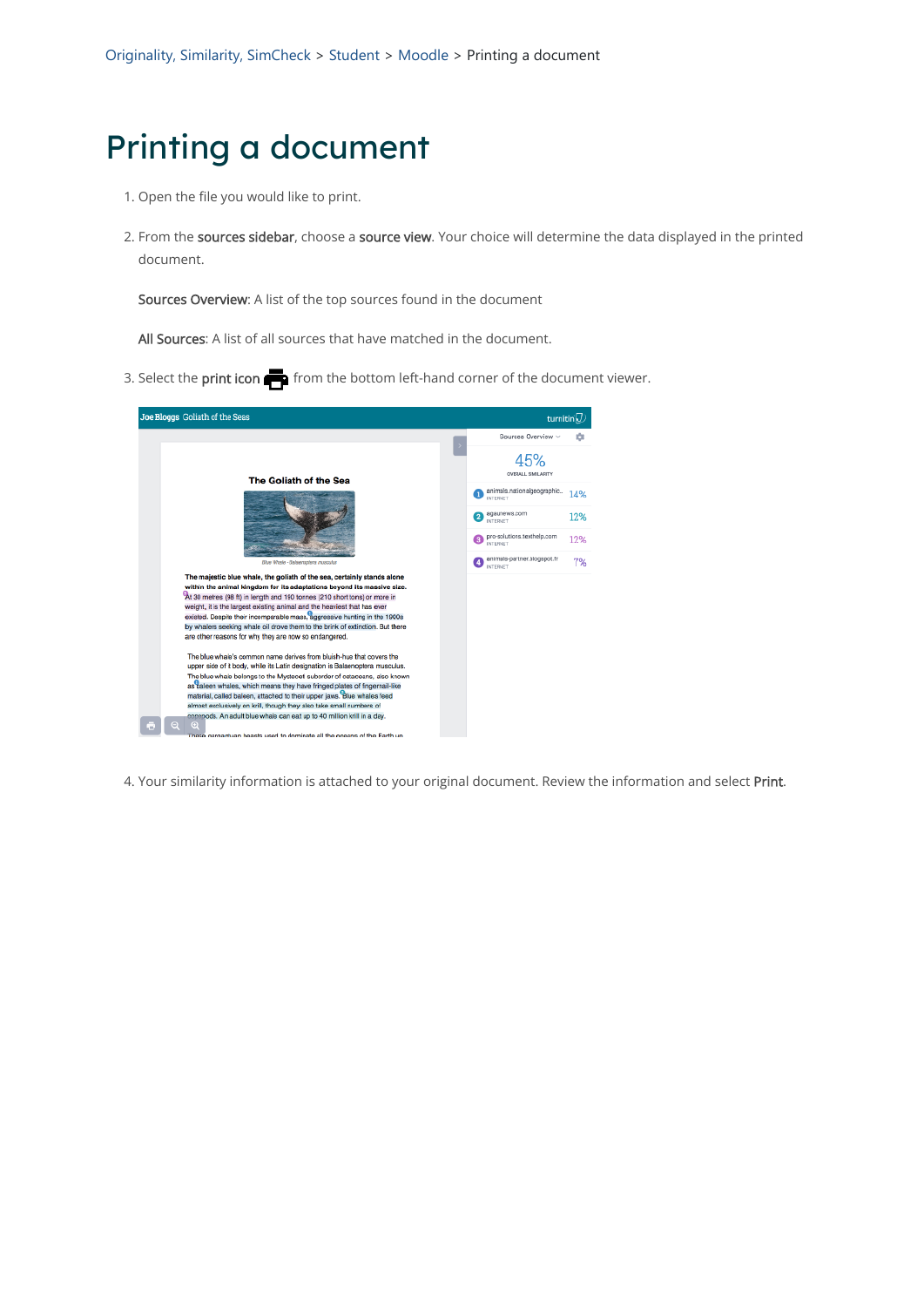

## Downloading the Report

The report can be downloaded using the same method as you would print it. Most browsers have a 'Print to PDF' function that will allow you to take this view and process it into a shareable format.

1. Select the print icon  $\blacksquare$  from the bottom left-hand corner of the document viewer.



upper side of it body, while its Latin designation is Balaenoptera musculus The blue whale belongs to the Mysteceti suborder of cetaceans, also known as baleen whales, which means they have fringed plates of fingernail-like material, called baleen, attached to their upper jaws. Blue whales feed almost exclusively on krill, though they also take small numbers of ods. An adult blue whale can eat up to 40 million krill in a day.

ntuan beasts used to dominate all the oceans of the Earth up

2. Your similarity information is attached to your original document. Review the information and select Print.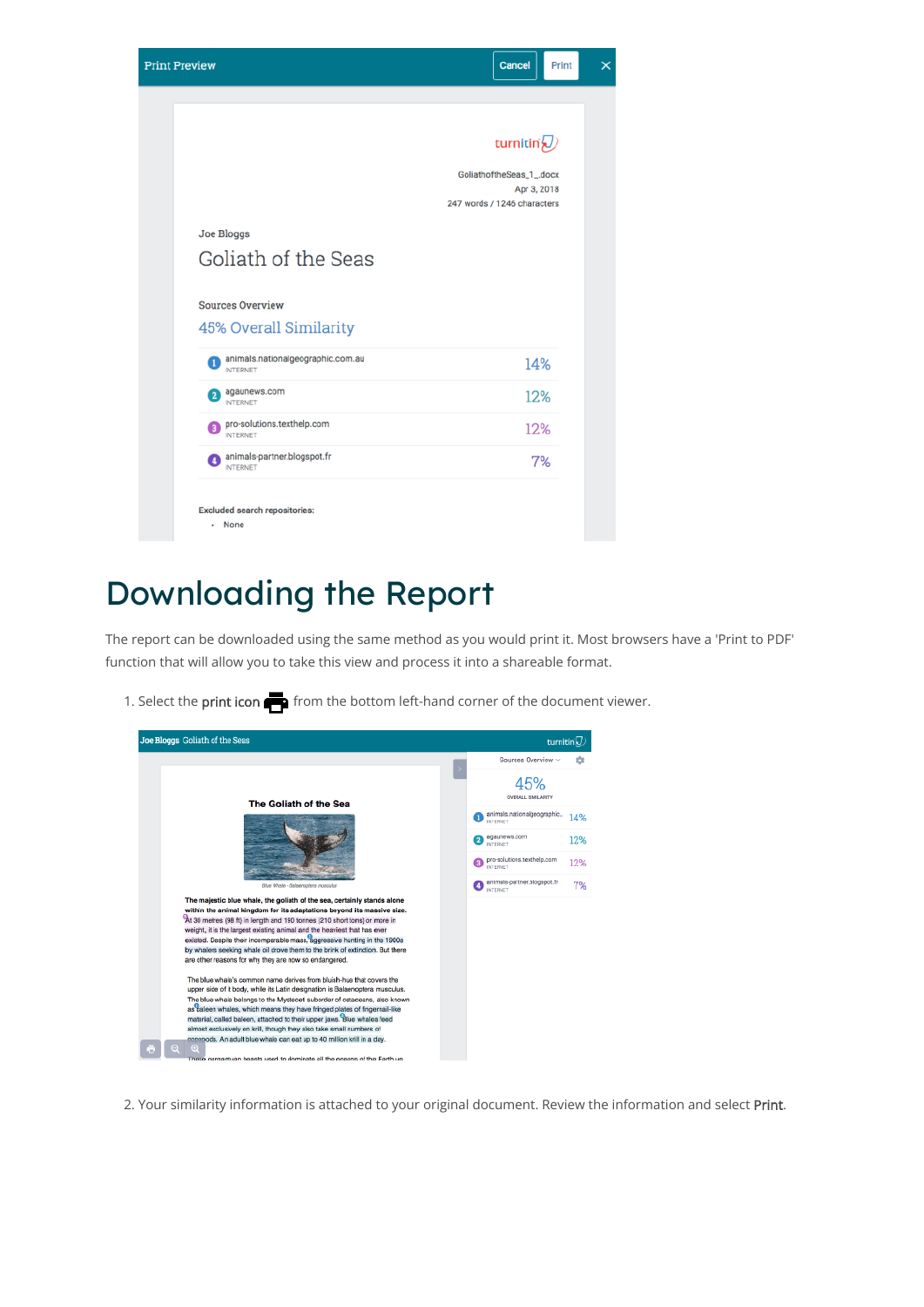

- 3. Use your browser's or system's print option and choose the output to be 'Save as PDF'. How you access this option may differ slightly depending on which browser you use.
	- a. Chrome Destination 'Save as PDF'.

| 24/12/2020<br>Goliath of the Sea - White text and Replaced Characters (1) doex - w d                                                                                                      | turnitin $\mathcal{D}$ | Print           |                            | 4 pages                  |
|-------------------------------------------------------------------------------------------------------------------------------------------------------------------------------------------|------------------------|-----------------|----------------------------|--------------------------|
| Goliath of the Sea - White text and Replaced Characters (1).docx<br>Aug 4, 2020<br>545 words / 2774 characters<br>w d<br>Goliath of the Sea - White text and Replaced Characters (1).docx |                        | Destination     | Save as PDF                | $\overline{\phantom{a}}$ |
| Sources Overview                                                                                                                                                                          |                        | Pages           | All                        |                          |
| 74%<br><b>OVERALL SIMILARITY</b><br>www.scribd.com<br>NTERNET                                                                                                                             | 31%                    | Pages per sheet | 1                          |                          |
| tii-canvas-demo on 2020-06-17<br>$\boxed{2}$<br><b>SUBMITTED WORKS</b><br>en.wikipedia.org<br>NTERNET                                                                                     | 28%<br>11%             | Margins         | Default                    |                          |
| uva on 2019-11-13<br>$\bullet$<br>SUBMITTED WORKS                                                                                                                                         | 4%                     | Options         | Headers and footers        |                          |
| <b>Excluded search repositories:</b><br>- None<br><b>Excluded from Similarity Report:</b><br>- None                                                                                       |                        |                 | <b>Background graphics</b> |                          |

b. Firefox - Dropdown - 'Save as PDF'

| Print                                  |                                                                                   |                 |  |  |
|----------------------------------------|-----------------------------------------------------------------------------------|-----------------|--|--|
| ۰<br>A No Printer Selected<br>Printer: |                                                                                   |                 |  |  |
|                                        | $\hat{\cdot}$<br>Copies: 1                                                        |                 |  |  |
| ٥<br>All<br>Pages:                     |                                                                                   |                 |  |  |
|                                        |                                                                                   | R               |  |  |
| ?                                      | $PDF$ $\vee$<br>Show Details                                                      | Cancel<br>Print |  |  |
|                                        | Open in Preview                                                                   |                 |  |  |
|                                        | Save as PDF                                                                       |                 |  |  |
| Save as PostScript                     |                                                                                   |                 |  |  |
| ite t                                  | Send in Mail<br>Send via Messages<br>Save to iCloud Drive<br>Save to Web Receipts | blaced Characte |  |  |
| Edit Menu                              |                                                                                   |                 |  |  |
|                                        |                                                                                   |                 |  |  |